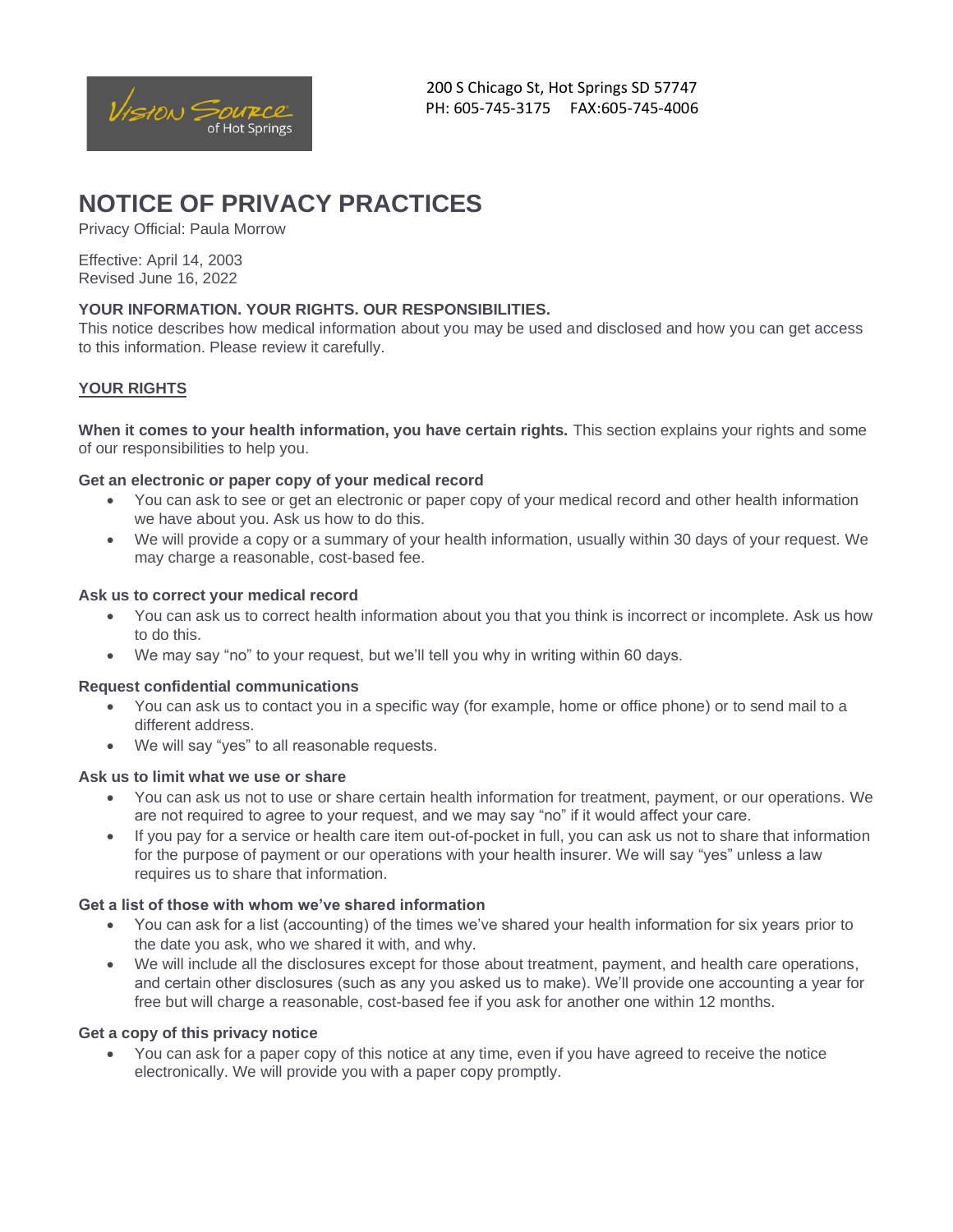# **Choose someone to act for you**

- If you have given someone medical power of attorney or if someone is your legal guardian, that person can exercise your rights and make choices about your health information.
- We will make sure the person has this authority and can act for you before we take any action.

#### **File a complaint if you feel your rights are violated**

- You can file a complaint if you feel we have violated your rights by contacting us using the information on page 1.
- You can file a complaint with the U.S. Department of Health and Human Services Office for Civil Rights by sending a letter to 200 Independence Avenue, S.W., Washington, D.C. 20201, calling 1-877-696-6775, or visitin[g hhs.gov/ocr/privacy/hipaa/complaints/.](http://www.hhs.gov/ocr/privacy/hipaa/complaints/)
- We will not retaliate against you for filing a complaint.

# **YOUR CHOICES**

**For certain health information, you can tell us your choices about what we share.** If you have a clear preference for how we share your information in the situations described below, talk to us. Tell us what you want us to do, and we will follow your instructions.

# **In these cases, you have both the right and choice to tell us to:**

- Share information with your family, close friends, or others involved in your care
- Share information in a disaster relief situation
- Include your information in a hospital directory

If you are not able to tell us your preference, for example if you are unconscious, we may go ahead and share your information if we believe it is in your best interest. We may also share your information when needed to lessen a serious and imminent threat to health or safety.

#### **In these cases, we never share your information unless you give us written permission:**

- Marketing purposes
- Sale of your information
- Most sharing of psychotherapy notes

#### **In the case of fundraising:**

• We may contact you for fundraising efforts, but you can tell us not to contact you again.

#### **OUR USES AND DISCLOSURES**

**How do we typically use or share your health information?** We typically use or share your health information in the following ways:

#### **Treat you**

• We can use your health information and share it with other professionals who are treating you. Example: A doctor treating you for an injury asks another doctor about your overall health condition.

#### **Run our organization**

• We can use and share your health information to run our practice, improve your care, and contact you when necessary.

Example: We use health information about you to manage your treatment and services.

#### **Bill for your services**

• We can use and share your health information to bill and get payment from health plans or other entities. Example: We give information about you to your health insurance plan so it will pay for your services.